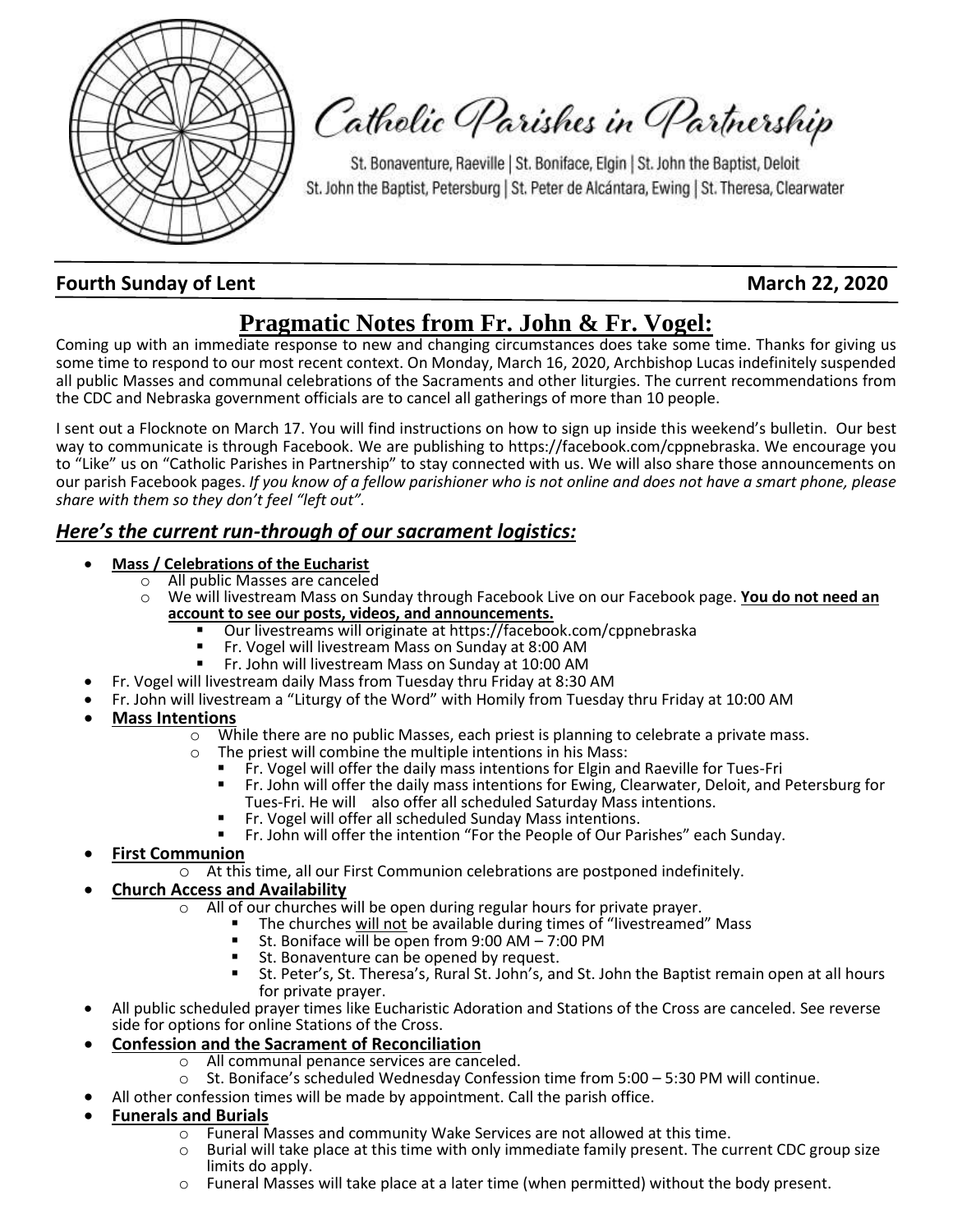# **<u>Visiting the Homebound / "First Friday" Calls /Anointing of the Sick Calls / Now the Sick</u><br>**  $\circ$  **We are not sending EMHCs or deacons to the homebound**

- We are not sending EMHCs or deacons to the homebound at this time.
- o Normal "First Friday" visits to the homebound are also canceled.
- $\circ$  If someone is homebound and is requesting a priest visit for confession, they should call the parish office.
- o Anointing of the Sick is available by calling the parish office

### • **Weddings**

- $\overline{\circ}$  A wedding is permitted within the CDC group size limit
	- 10 persons = Priest  $(1)$  + Couple  $(2)$  + Others  $(7)$
- o We strongly encourage all couples that have a wedding date in **April / May / June to consider rescheduling at a later time. And right now, we don't know exactly when it will be possible.**

### o **Baptisms**

- $\circ$  Baptisms in emergency circumstances (ie. in danger of death) are always permitted.<br>  $\circ$  A baptism is permitted within the CDC group size limit
	- A baptism is permitted within the CDC group size limit
		- 10 persons = Priest  $(1)$  + Baby  $(1)$  + Parents  $(2)$  + Godparents  $(2)$  + Others  $(4)$

### • **Reduced Office Hours in Elgin**

- $\circ$  We are asking you to limit your visits to the Elgin Office during this time. We are strongly encouraging the use of our phone number (402-843-2345) and email address [\(parish@cppnebraska.org\)](mailto:parish@cppnebraska.org) and the mail slot for dropping off things.
- o Hours of Operation
	- Monday: Closed
		- Tuesday: 9:00 AM 12:00 PM (Michele & Linda)<br>Wednesday: 9:00 AM 12:00 PM (Michele)
		- Wednesday: 9:00 AM 12:00 PM (Michel<br>Thursday: 9:00 AM 12:00 PM (Linda)
		- Thursday: 9:00 AM 12:00 PM (Linda) Friday:  $9:00$  AM  $- 12:00$  PM

# **Parish Giving and Contributions**<br>  $\circ$  Even though our gatherings

- Even though our gatherings are suspended, our mission to make Christ known continues, and our expenses for electricity, heat, internet, staff and everything else are still coming due. Please consider giving sacrificially at this to help our mission continue. Here are some ways that you can help:
	- You can give on our online platform Tithely: https://cppnebraska.org/donate
	- You can mail your envelopes to the office.<br>■ You can drop them by the Elgin Office mail
	- You can drop them by the Elgin Office mail slot.

### • **Printed Bulletins**

- o A small number of printed bulletins will be available in each of the churches. *Please reserve them for those who cannot see the bulletin online.*
- We will also send out our "bulletin" by Flocknote and on our website.

# **Planned Schedule of Events on Facebook**<br>  $\overline{Q}$  Sundays

- Sundays
	- 8:00 AM Sunday Mass livestreamed by Fr. Vogel<br>■ 10:00 AM Sunday Mass livestreamed by Fr. John
	- 10:00 AM Sunday Mass livestreamed by Fr. John<br>■ 7:00 PM 8:00 PM Project YM Live evening for L
	- 7:00 PM 8:00 PM Project YM Live evening for Jr High / High School Youth
	- https://projectym.com/live/
- o Monday
	- No scheduled events
- o Tuesday
	- 8:30 AM Mass livestreamed by Fr. Vogel
	- 10:00 AM Liturgy of the Word & Reflection by Fr. John
- Wednesdav
	- 8:30 AM Mass livestreamed by Fr. Vogel
	- 10:00 AM Liturgy of the Word & Reflection by Fr. John
- o Thursday
- 8:30 AM Mass livestreamed by Fr. Vogel
- 10:00 AM Liturgy of the Word & Reflection by Fr. John
- 3:00 PM "Live" Stations of the Cross by Fr. John
- o Friday
- 8:30 AM Mass livestreamed by Fr. Vogel
- 10:00 AM Liturgy of the Word & Reflection by Fr. John
- Recorded Stations of the Cross by Fr. Vogel

### **For those without internet, EWTN has televised Mass on their TV schedule.**

Please be patient with us… this reality is new to all of us… and let's keep each other in prayer!

# **God bless,**

In John Ton Herin 26gel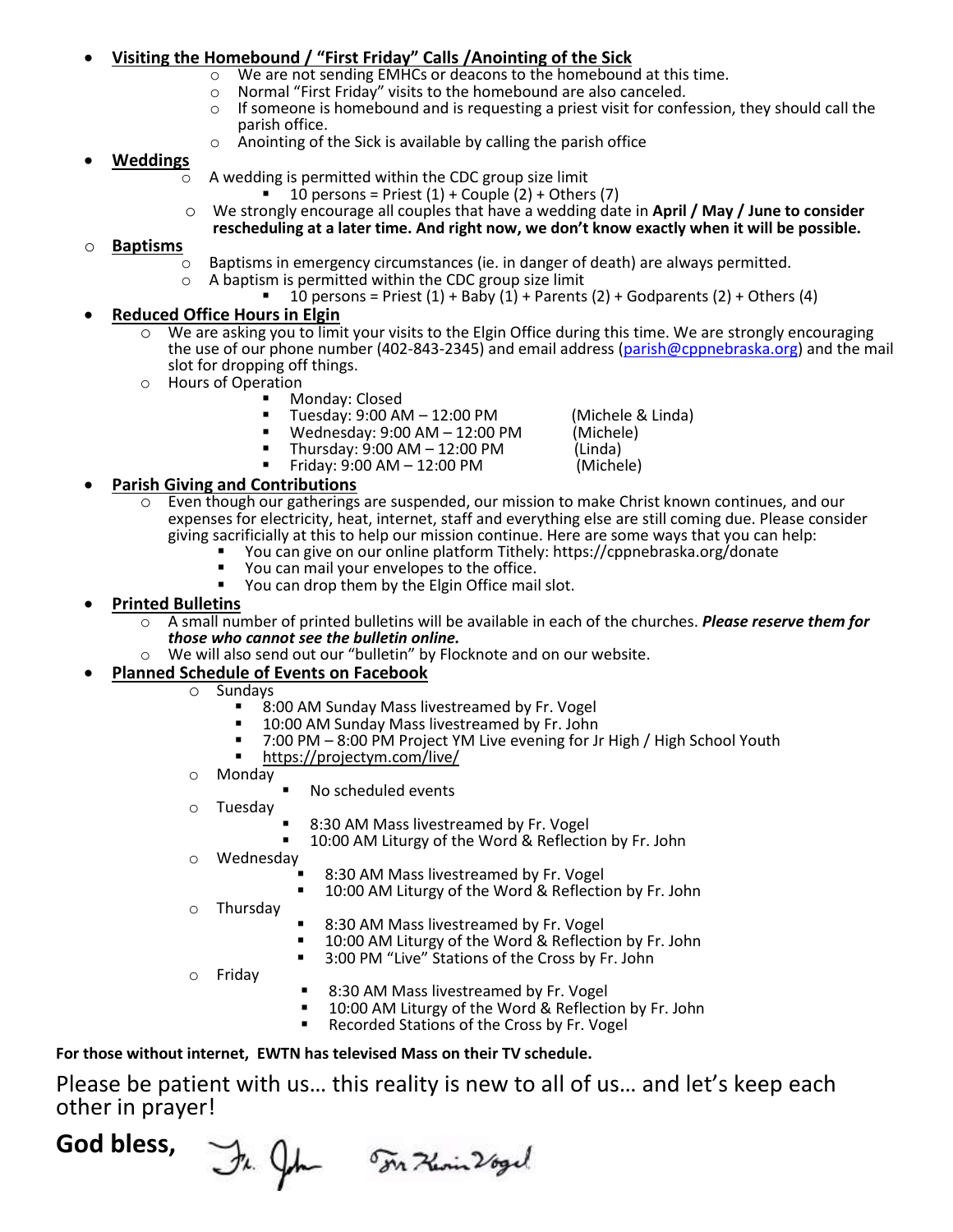### **Public Masses are Cancelled**

*Due to Coronavirus* (Please see page 1 for details on how to watch our livestream Mass; and intentions are listed in this bulletin)

#### **RELIGIOUS**

| Fr. John Norman, Pastor PO Box 37 Ewing, NE 402-626-7605     |              |
|--------------------------------------------------------------|--------------|
| Email: jmnorman@archomaha.org                                |              |
| Fr. Kevin Vogel, Assoc. Pastor PO Box B- Elgin               | 402-843-2345 |
| Email: kwvogel@archomaha.org                                 |              |
| Deacon Dennis Wiehn                                          | 402-843-0182 |
| Deacon John Starman                                          | 402-386-5570 |
| Deacon William Camp (retired)                                | 402-843-5464 |
| Sister Patricia Hoffman PO Box 219                           | 402-843-5461 |
| <b>Emergencies Needing a Priest: call office numbers and</b> |              |

**system will re-direct your call. \_\_\_\_\_\_\_\_\_\_\_\_\_\_\_\_\_\_\_\_\_\_\_\_\_\_\_\_\_\_\_\_\_\_\_\_\_\_\_\_\_\_\_\_\_\_\_\_\_\_\_\_**

### **Elgin Office**

| Mailing Address: PO Box B, Elgin NE 68636       |                           |  |  |
|-------------------------------------------------|---------------------------|--|--|
| Parish Office Phone                             | 402-843-2345              |  |  |
| Fax                                             | 402-843-2253              |  |  |
| St. Boniface Gym Phone                          | 402-843-2249              |  |  |
| Website: cppnebraska.org                        |                           |  |  |
| Michele Reicks                                  | mreicks@stbonparishes.com |  |  |
| Linda Moser                                     | Imoser@stbonparishes.com  |  |  |
| (office entrance is east side of Elgin rectory) |                           |  |  |
|                                                 |                           |  |  |



**Modified Hours**

**\_\_\_\_\_\_\_\_\_\_\_\_\_\_\_\_\_\_\_\_\_\_\_\_\_\_\_\_\_\_\_\_\_\_\_\_\_\_\_\_\_\_\_\_\_\_ Petersburg Office** (office entrance is north entr. Werner Hall) Mailing Address: PO Box 608, Petersburg NE 68652 Parish Office Phone Hours: Wednesday (or by Appt) 10:00 am-3:00pm<br>laci Hoefer<br>loefer@archomaha.org [jhoefer@archomaha.org](mailto:jhoefer@archomaha.org)

**Ewing Office** (office entrance is front door of Ewing Rectory) Mailing Address: PO Box 37, Ewing, NE 68735<br>Hours: Thursday 9:00am – Noon **Modified Hours: Thursday** Helen Larson) 402-626-7605

#### **RECONCILIATION SCHEDULE** *(changed due to Coronavirus)*

Wednesday: 5-5:30pm- Elgin will continue Private reconciliation by appointment always available. Reconciliation before and after each Mass **Cancelled ADORATION SCHEDULE Cancelled for now**

**St. Peter's:** Thursday- 9- Noon

**Elgin:** Day before First Friday, Each Month

**St. John's-Deloit**- Devotions on Mondays at 7pm (summer) **COMMUNION TO THE HOMEBOUND Cancelled for now**

**St. Boniface Parish:** Deacon Dennis Wiehn, 402-843-5808

**St. Bonaventure Parish:** Joan Stuhr, 402-843-0485

**St. John the Baptist, Petersburg:** Rotating, so please see Liturgical Schedule in bulletin.

### **FIRST FRIDAYS in Elgin Cancelled for now**

Father Vogel will bring Communion to the homebound following Mass, if you call the office the day before, 402-843- 2345.

### **SCHEDULE MASS INTENTIONS**

**St. Boniface/St. Bonaventure Parish:** Linda Moser 843-2345 **St. John's Parish- Petersburg:** Kelly Starman 386-5570 or email [kelly\\_starman@yahoo.com.](mailto:kelly_starman@yahoo.com)

**St. Peter, St. John Deloit, St. Theresa's:** Helen Larson 402- 626-7605.

### **BULLETIN DEADLINE: Still is TUESDAY NOON**

**Send t[o lmoser@stbonparishes.com](mailto:lmoser@stbonparishes.com) (AND) [mreicks@stbonparishes.com](mailto:mreicks@stbonparishes.com)**

 **COMBINED Monthly Calendar: 3rd TUES / Mo. Our parishes now are migrating to one website soon:** cppnebraska.org (but for now you can still find things also

on: [https://stbonparishes.com/\)](https://stbonparishes.com/)

If parishes want event flyers, calendars, etc. posted please emai[l mreicks@stbonparishes.com.](mailto:mreicks@stbonparishes.com)

*Group Facebook Page: cppnebraska.org (each parish has their own Facebook page also) \_\_\_\_\_\_\_\_\_\_\_\_\_\_\_\_\_\_\_\_\_\_\_\_\_\_\_\_\_\_\_\_\_\_\_\_\_\_\_\_\_\_\_\_\_\_\_*

**St. Boniface School (K-6) / Pope John (7-12) Cancelled for now** Betty Getzfred, Principal 402-843-5325

Website: [www.pjcrusaders.org](http://www.pjcrusaders.org/) **St. Michael School- Albion (Preschool-8) Cancelled for now** Lisa Schumacher, Principal Website: www.stmichael esu7.org

### **Elgin Religious Education Cancelled for now**

| <b>Family Formation (Gr. K-6)</b>    |              |
|--------------------------------------|--------------|
| Cheryl Veik, Coordinator             | 402-843-8023 |
| Elgin Sunday Youth Group (Gr. 7-12)  |              |
| Louise Schindler, Sunday Youth Group | 402-843-5375 |
|                                      |              |

| <b>Petersburg Religious Educ.</b> (in Albion) <b>Cancelled for now</b> |                |
|------------------------------------------------------------------------|----------------|
| Lisa Wagner, Director (to register)                                    | 308-750-0423   |
| (Gr. K-8) Wednesday during School Year                                 | $6:00-7:00$ pm |
| (Gr. 9-12) Wednesday during School Year                                | $7:15-8:15$ pm |

#### **St. Peter, St. Theresa, St. John Deloit Cancelled for now Religious Ed Classes**

**Elementary:** Wed. 3:45-5:15 pm at St. Theresa's Hall in Clearwater, Wed. 4-5:00 pm at St. Dominic's Hall, and Wed. 3:45- 5:15pm at the Orchard Methodist Church. Angela Tagel, Director 308-367-7249. **Jr. Hi/HS** Wed. 7-8:15 pm at St. Theresa's Hall, Clearwater. (Contact: Sandy Moser 402-851-0116), or 7-8:30pm at St. Dominic's Hall, Ewing. (Contact: Ann Kurpgeweit 402-336-7749.)

### **PRAYER LINE REQUESTS**

**St. Boniface:** Call Mary Jane Boes 402-843-2379 or JoAnn Beckman 402-843-6287.

**St. Bonaventure**: Call Mary Ann Fangman 402-386-5350 or Diane Scholl 402-386-5256.

**St. John-Petersburg:** Call Kathy Koch 402-386-5481

or Kelly Starman 402-386-5570

**St. Peter-Ewing:** Lavonne Sisson 402-626-7755

**St. Theresa-Clearwater:** Teresa Kester, 402-750-0262

**St. John the Baptist-Deloit:** Jeannie Knievel 402-929-0847

### **RENTAL REQUESTS**

**St. Bonaventure, Raeville Rectory or Hall:** Call Mary Ann Fangman 402-386-5350.

**St. John's Rectory, Petersburg:** Call Mary Lu Larson 402-843- 8420 or Jacque Luettel 402-843-8974.

**St. John's Werner Hall, Petersburg events** all need to be scheduled through Jaci Hoefer – including all funerals, events, receptions, and showers by calling 402-386-5580 or email [jhoefer@archomaha.org.](mailto:jhoefer@archomaha.org)

**St. John's Rural Clearwater**: Sue Mlnarik 402-485-2428

**St. Theresa's Clearwater:** Carol Thiele 402-750-1777

**St. Peter's Ewing (St. Dominic's) Hall:** Helen Larson 402- 626-7605

**Knights of Columbus Hall, (Elgin):** Dave Hoefer 402-843- 8921. Website: KofC.org/JoinUs

**Tintern Retreat Center (Oakdale)** Cheryl Veik 402-776- 2188 tinternretreatcenter.com

**Important Links** <https://get.tithe.ly/>(online giving) <https://flocknote.com/>(notification system)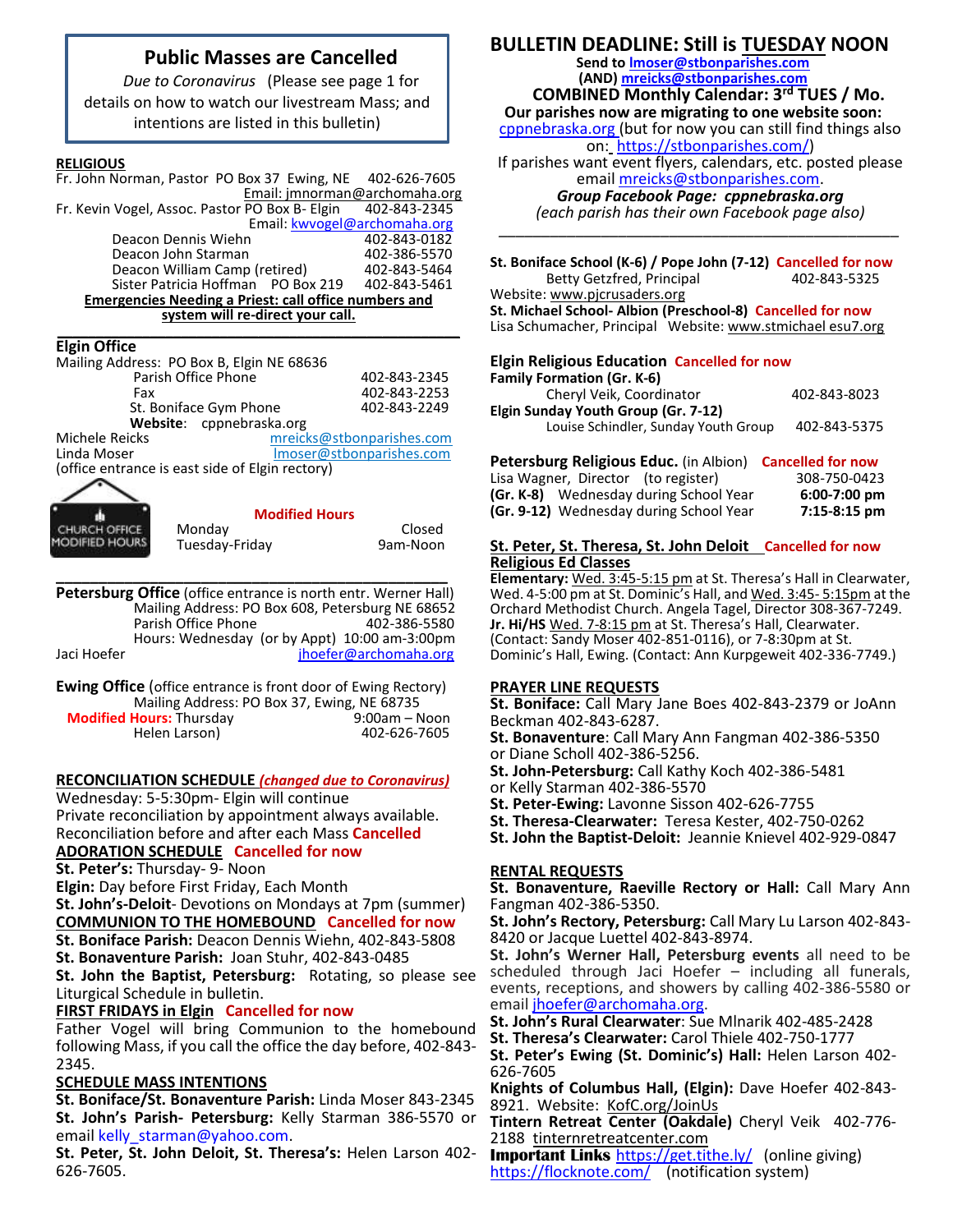# **This Week in Our Parishes…………**

| Day       | Date        | Time              | Events                                                                                 |
|-----------|-------------|-------------------|----------------------------------------------------------------------------------------|
| Sunday    | March 22    | Postponed         | NO St. Theresa First Communion and Coffee & Rolls                                      |
| Sunday    | March 22    | Cancelled         | NO Penance Service at St. Peter's Ewing, St. John's Deloit or St. Theresa's            |
| Tuesday   | March 24    | Noon              | Bulletin Deadline for March 29 <sup>th</sup> Bulletin Items / April (tentative) Events |
| Tuesday   | March 24    | Cancelled         | NO St. Peter's Christian Mother's Meeting                                              |
| Tuesday   | March 24    | Cancelled         | NO St. Boniface Parish Council Meeting                                                 |
| Tuesday   | March 24    | $7:00 \text{ pm}$ | Baptism Class at St. Boniface Convent is still taking place                            |
| Wed/Thurs | March 24-25 | Cancelled         | NO St. Boniface Children's Choir Practice or Adult Practice-St. Boniface Church        |
| Wednesday | March 25    | $5 - 5:30$ pm     | Confessions at St. Boniface Church is still taking place                               |
| Sunday    | March 29    | Postponed         | NO St. John's Deloit First Communion                                                   |

**Note: LIVE STATIONS of the CROSS will be on Facebook on Thursday at 3:00 pm. Recorded Stations of the Cross will be posted on Facebook Friday Mornings / able to view any time during the day**

**No Religious Ed** classes for any of our area parishes for the time being. **There is Sunday evening 7:00 PM – 8:00 PM Project YM Live evening for Jr High / High School Youth https://projectym.com/live/.**

# **GENERAL NEWS**

### Spiritual Communion

My Jesus, I believe that you are present in the most Blessed Sacrament. I love You above all things and I desire to receive You into my soul. Since I cannot now receive You sacramentally, come at least spiritually into my heart. I embrace You as if You were already there, and unite myself wholly to You. Never permit me to be separated from You. Amen.

# Parish Giving

(please continue)



**Use this link to give online:**  <https://cppnebraska.org/donate/>

**Other options include mailing your envelope** to your parish office (addresses listed on Pg. 3) **Elgin Office has a mail slot** at their office entrance that anyone can use, 24/7.

# facebook.

# **Like us on Facebook!**

<https://www.facebook.com/cppnebraska/>

<https://www.facebook.com/stbonparishes/>

<https://www.facebook.com/stjohnpetersburg/>

<https://www.facebook.com/stbonraeville/>(new page)

<https://www.facebook.com/stpeterewing/>

<https://www.facebook.com/sttheresa68726/>

<https://www.facebook.com/RuralStJohns/>



**If someone wants to join our free parish notification, 'Flocknote', you are welcome to do so by following the instructions below.** This will sign you up to receive an email from your parish when pertinent information needs to be

sent out in a timely manner. Father John will also send out an email each week with the

bulletin, along with his comments.

**In order to receive this free service,** you can email [parish@cppnebraska.org,](mailto:parish@cppnebraska.org) asking to join Flocknote, or you can send a text of one of the following **keywords** to 84576, to join your parish mailing list.

#### *Please note that we will only post very pertinent information on these Flocknotes,* **they will not be something** *that takes over your inbox.*

If something affects everyone in our grouping, it will be sent to all of the parish flocknote accounts, therefore you do not have to sign up to receive all of the parishes information, only your parish.

- **68652** for St. John the Baptist in Petersburg
- **raeville** for St. Bonaventure in Raeville
- **elgin** for St. Boniface in Elgin
- **clearwater** for St. Theresa's in Clearwater
- **deloit** for St. John's Church of Deloit
- **ewing** for St. Peter de Alcantara in Ewing

*Subscribing helps our offices with our efforts in communication, keeping you informed. If you provide your cell phone number, we will add it to a list that we will use only for Mass Schedule changes and weather/Road Conditions or immediate cancellations.*

\_\_\_\_\_\_\_\_\_\_\_\_\_\_\_\_\_\_\_\_\_\_\_\_\_\_\_\_\_\_\_\_\_\_\_\_\_\_\_\_\_\_\_ **EWTN is available on Great Plains Channel 14 (Elgin). Televised Mass times on Sundays are 7am and 11am. Other Masses and special programing available by looking at EWTN brochure, available in the back of your church, or by going online to ewtn.com.**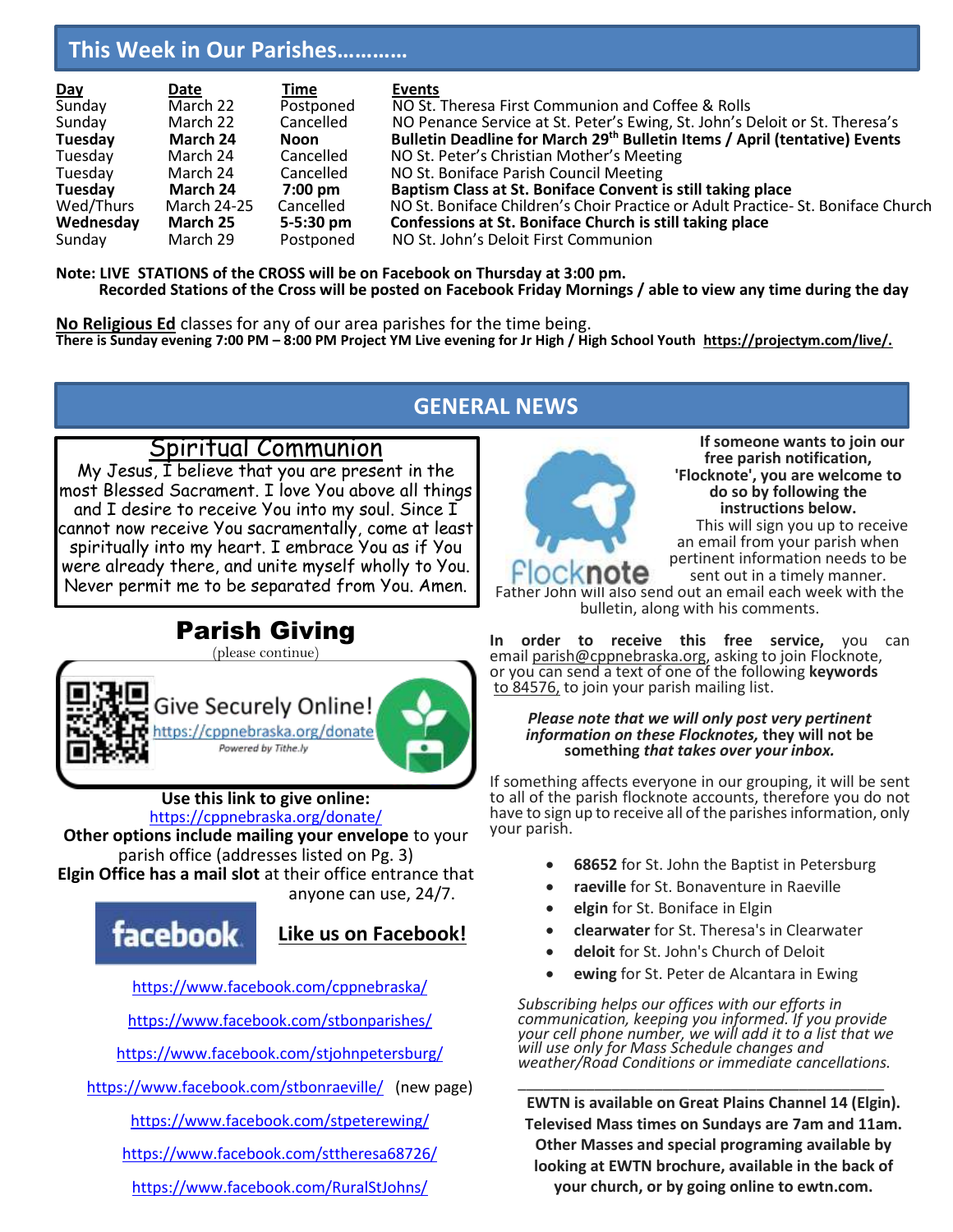# **Mass Intentions for the week……… (Celebrated at Private Mass)**

| <b>Priest</b> | Day       | Date     | <b>Intentions</b>                                  |                            |
|---------------|-----------|----------|----------------------------------------------------|----------------------------|
|               | Monday    | March 23 | No Service                                         |                            |
| Fr. Vogel     | Tuesday   | March 24 | +Betty Vaisvilas                                   | (Livestreamed at 8:30 AM)  |
| Fr. John      | Tuesday   | March 24 | +Joan Stearns                                      |                            |
| Fr. Vogel     | Wednesday | March 25 | +Sandy Lodge                                       | (Livestreamed at 8:30 AM)  |
| Fr. John      | Wednesday | March 25 | +Jerome & Betty Temme                              |                            |
| Fr. Vogel     | Thursday  | March 26 | +Eddie & Arlene Eischeid                           | (Livestreamed at 8:30 AM)  |
| Fr. John      | Thursday  | March 26 | +Helen Burk                                        |                            |
| Fr. Vogel     | Friday    | March 27 | +Deceased Members of St. Boniface                  | (Livestreamed at 8:30 AM)  |
| Fr. John      | Friday    | March 27 | +Richard Kalvelage                                 |                            |
| Fr. John      | Saturday  | March 28 | +Jim Preusser                                      |                            |
| Fr. Vogel     | Sunday    | March 29 | +Betty Grundmayer<br>+Bob Pokorny<br>+Allan Bartak | (Livestreamed at 8:00 AM)  |
| Fr. John      | Sunday    | March 29 | For the People of Our Parishes                     | (Livestreamed at 10:00 AM) |

#### **NOTE: All livestreamed Masses will be on all of our Facebook pages**

*\*\* all Livestream can be viewed at the time it is live, or any time after that, that you wish \*\**

Daily Masses will be live at 8:30 am (Tues- Fri)

Weekend Masses will be live on Sunday at 8:00 am with Fr. Vogel and 10:00 am with Fr. Norman. Tuesday – Friday Fr. Norman is offering a live streamed Liturgy of the Word and Daily Reflection at 10:00 am.

# **St. Boniface Elgin**

#### **Financial Stewardship- St. Boniface- Elgin**

| Sunday Collection (48 Env.)            | \$7,938.09   |
|----------------------------------------|--------------|
| <b>Children's Collection:</b>          | \$11.75      |
| P.I.E. (Partners in Education          | \$250.00     |
| <b>Black &amp; Indian Missions</b>     | \$20.00      |
| <b>Easter Flowers</b>                  | \$150.00     |
| Insurance                              | \$2,135.00   |
| Sunday Collection as of Fiscal Week 37 |              |
| <b>Budgeted Total</b>                  | \$163,235.49 |
| <b>Actual Total</b>                    | \$158,237.52 |
| Amount Behind                          | (54,997.97)  |

**St. Boniface, St. Bonaventure: Please Remember In Your Prayers:** Jolene Lichty, Larry Braband, Roger & Jan Sorenson, Terry Dinslage, Cheri (Schindler) Cavanagh, Laurie Horn, Dave Shrader, Bob Redler, Garrett Scholz, Alfreda Pelster, Neil Childers, Sally Beckman, Marie Cheatum, Charlotte Hoefer, Joe Buelt, Karlene Moser, Cliff Burger, Brittany Waldrop, Brenda Papstein, Jacquelyn Brugman, Denise Jamieson, Chris Stargel, Gary Preister, Cammy (Dwyer) Abbey, Marlene Hoefer Hughes, Darlene Stelling, Lawrence Borer, Larry Shavlik, Lyle Mackel, Gayle Zegers, Clayton Dozler, Deb Warren, Dave Pelster, Gladys Reicks, Judy Zegers. **[Please let us know if name can be removed.**



j

### **Baptism Class is still scheduled Tuesday, March 24 at 7:00 pm St Boniface Ministry Room-Convent** In order to have your child baptized, it

is necessary for you to attend this class if you are a first-time parent, a parishioner recently registered in any parish, or if it has been over three years since you last attended the class. No need to preregister. The next class will not be held for several months, so please keep this in mind. Instructors are Dave & Gwen Beckman. [Due to the Coronavirus, if you do not feel comfortable attending the Baptism Class, please call the Parish Office and we will make alternative arrangements].

**Friends of St. Boniface School Spring Raffle is officially sold out! The drawing will be held March 31, 2020. Thank you for your continued support of our school!!**

### **St. Boniface School Calendar Lottery Winners:**

| $03 - 16 - 20$ | Jim & Jenny Score                   | \$60.00 |
|----------------|-------------------------------------|---------|
| $03 - 17 - 20$ | Hallie Schmoldt                     | \$60.00 |
| $03 - 18 - 20$ | Rita Ahmann                         | \$60.00 |
| $03-19-20$     | Tom & Sue Minarik                   | \$60.00 |
| 03-20-20       | Greyson Niewohner                   | \$60.00 |
| 03-21-20       | Preusser Grandkids % Helen Preusser | \$60.00 |
| $03 - 22 - 20$ | Joe & Carol Luettel                 | \$75.00 |



#### **The St. Boniface Spring Benefit Auction was a great evening spent together, and we had fun, despite a smaller crowd!**

Thank you to the donors and consigners of the items, and for the cash donations from individuals and businesses! Without those, we could

not have this fundraiser! Special thanks to Ted Baum and Corey Curtis for donating their auctioneer services and to JoAnn Baum, Deb Baum and Denis Henn for their assistance. To the Auction Committee for making it all happen, by soliciting, setting up/taking down, recording and labeling items, and the many hours put in for the auction: Matt Beckman, Luke Beckman, Jess & Craig Niewohner, Kara & Lee Shavlik, Michael Moser, Ted & JoAnn Baum, Jay & Kristen Evans, Jason Hoefer, Macaib Hoefer, Travis Eischeid and Andy & Nicole Starman. Thanks to Brenda Meis for the additional help cashiering. Thanks to the Pope John students who provided babysitting and to Pope John for opening their school. Thanks to the Altar Society officers and the women's circles who ran a wonderful Hors d'oeuvre Bar and to the Knights of Columbus for opening their bar and hall to us! **There are still donations coming in from those who couldn't attend!** *Assoon as the Auction bills are paid, we will give you a complete report of what we made.*